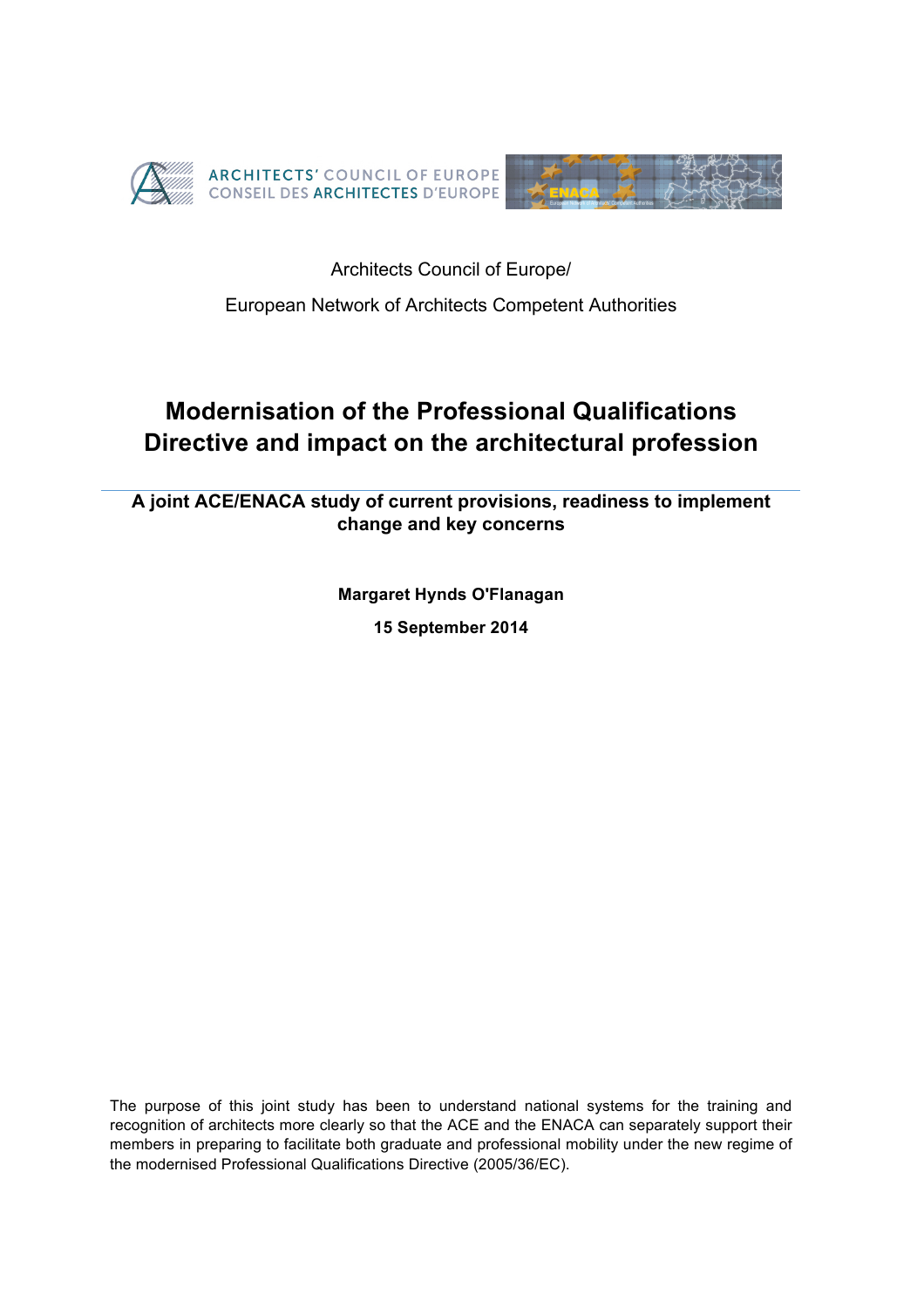**Modernisation of the Professional Qualifications Directive and impact on the architectural profession. A joint ACE/ENACA study of current provisions, readiness to implement change and key concerns.**

### *Contents*

# **Foreword:**

The Architects Council of Europe and the European Network of Architects Competent Authorities are distinct bodies which operate independently of one another. The organisations share some important goals, the most significant of these is the objective to simplify the cross-border mobility of the architectural profession while ensuring that standards and consumer protection are maintained.

The modernisation of the Professional Qualifications Directive (2005/36/EC updated per 2013/55) involves significant changes for architects, the profession and the competent authorities working to facilitate professional mobility. The minimum standard for architectural training has been raised from four years full time study to four years full time study plus two years of professional traineeship or five years of full-time study which, while not fully reflecting the standard applying in the majority of EU Member States, is closer to reality that the old "4+0". Also, and in addition to many other changes, the General System of recognition has been made more flexible and Article 46 has been opened to change.

The purpose of this joint study has been to understand national systems more clearly so that the ACE and the ENACA can separately support their members in preparing to facilitate both graduate and professional mobility under the new regime of the modernised Directive.

The information within this report is a step forward in our understanding of one another and in meeting our objectives to support architects and their clients throughout the EU and EEA.

**Wolfgang Haack**, *ACE Vice president (2014/15), Co-ordinator ACE Thematic Area 1 (Access to the Profession), Organiser of the European Network of Architects Competent Authorities from 2007 to March 2014*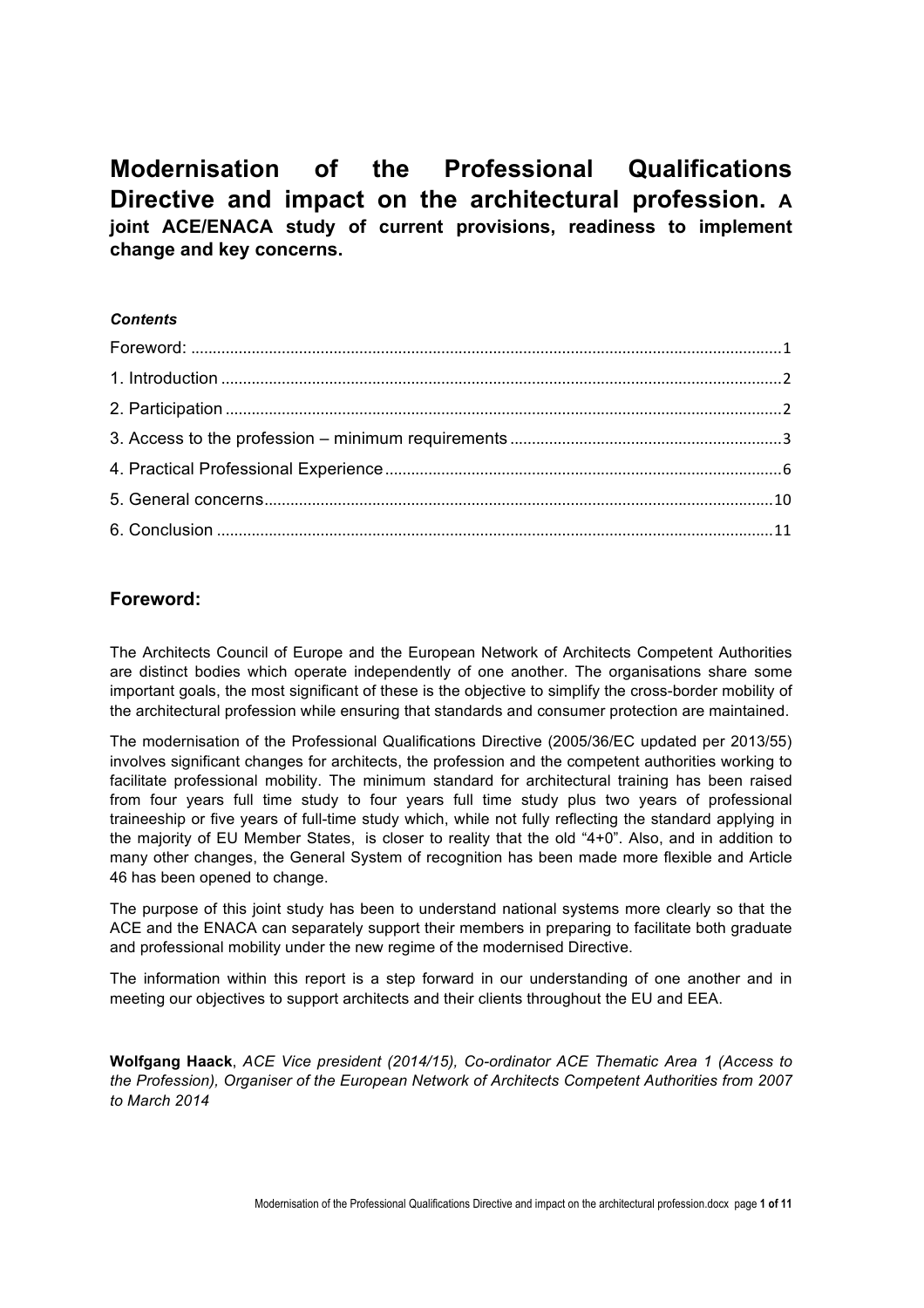# **1. Introduction**

In March 2014 the Architects Council of Europe (ACE) and the European Network of Architects Competent Authorities (ENACA) jointly developed and circulated a questionnaire to ascertain the current position with regard to practical professional experience (professional traineeship) in light of the changes to the minimum training conditions for architects per Directive 2013/55.

The survey was undertaken jointly to maximise possible coverage as the ENACA includes Competent Authorities and professional bodies with a role in qualifications recognition while the ACE has a broader primarily professional membership. The questions were agreed between the two organisations and the survey was open during March 2014. A summary report of the outcomes was presented at the ACE and ENACA meetings held on 27 and 28 March 2014respectively.

# **2. Participation**

All but foure EU Member States provided responses, Switzerland also provided a response.

|                       | <b>Respons</b> |              | Respon       |                 | Respon       |
|-----------------------|----------------|--------------|--------------|-----------------|--------------|
| <b>EU MS</b>          | е              | <b>EU MS</b> | se           | <b>EU MS</b>    | se           |
| Austria               | ✓              | Greece       | $\checkmark$ | Romania         | $\checkmark$ |
| Belgium <sup>1</sup>  | $\checkmark$   | Hungary      | $\checkmark$ | Slovakia        | ✓            |
| <b>Bulgaria</b>       | ✓              | Ireland      | $\checkmark$ | Slovenia        | ✓            |
| Croatia               | $\checkmark$   | Italy        |              | Spain           | ✓            |
| Cyprus                |                | Latvia       |              | Sweden          | ✓            |
| <b>Czech Republic</b> | $\checkmark$   | Lithuania    | $\checkmark$ | United Kingdom  | ✓            |
| Denmark               | ✓              | Luxembourg   | $\checkmark$ | <b>Extra EU</b> |              |
| Estonia               | $\checkmark$   | Malta        |              | Switzerland     | ✓            |
| Finland               | ✓              | Netherlands  | $\checkmark$ | Liechtenstein   |              |
| $France^2$            | ✓              | Poland       | $\checkmark$ | Norway          |              |
| Germany <sup>3</sup>  | $\checkmark$   | Portugal     | ✓            |                 |              |

### *Fig.1 Participation by MS*

!!!!!!!!!!!!!!!!!!!!!!!!!!!!!!!!!!!!!!!!!!!!!!!!!!!!!!!!!!!!

 $1$  separate responses / Federal State and Flanders

 $2$  partial

<sup>3</sup> Baden-Wurttemberg; Bavaria, Hessen & Saxony-Anhalt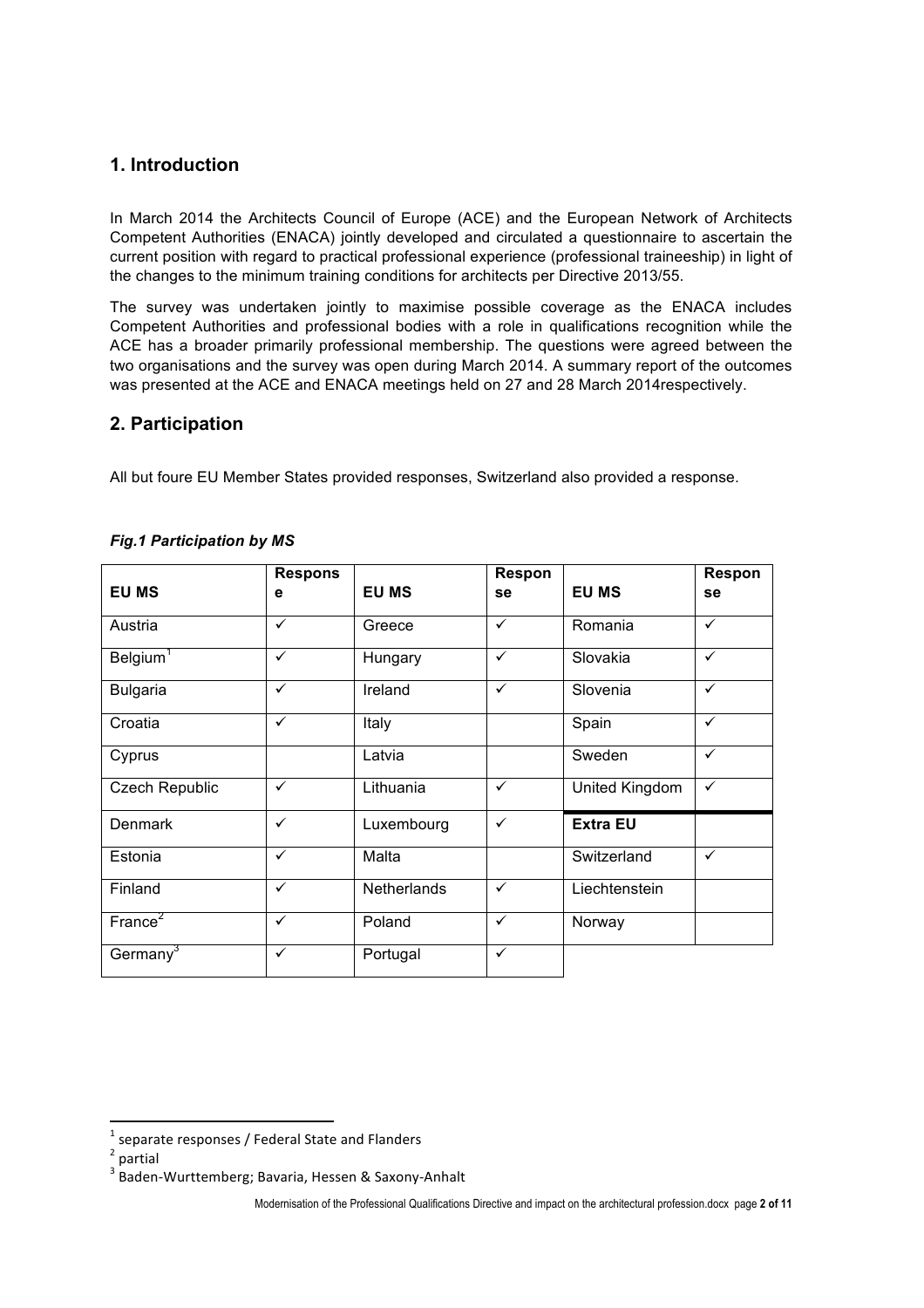Thirty two organisations provided responses. They were as follows –

#### *Fig.2 Participants*

| Austria         | Federal Chamber of Architects and Chartered Engineering Consultants   |
|-----------------|-----------------------------------------------------------------------|
| <b>Belgium</b>  | ORDE VAN ARCHITECTEN VAN BELGIE Flanders                              |
| Belgium         | Ordre des Architectes Federal state                                   |
| <b>Bulgaria</b> | Chamber of Architects in Bulgaria (CAB)                               |
| Croatia         | Croatian Chamber of Architects                                        |
| Czech Republic  | <b>Czech Chamber of Architects</b>                                    |
| Denmark         | Danish Architects' Association                                        |
| Denmark         | The Danish Association of Architectural Firms (DANSKE ARK)            |
| Estonia         | Ministry of Education and Research                                    |
| Finland         | Finnish Association of Architects SAFA                                |
| France          | <b>CNOA</b>                                                           |
| Germany         | Chamber of Architects and Town Planners of the German State of Hessen |
| Germany         | Vereinigung Freischaffender Architekten Deutschland e.V. Bavaria      |
| Germany         | BAK, Chamber of Architects Saxony-Anhalt                              |
| Germany         | Architektenkammer Baden-Wurttemberg                                   |
| Greece          | ADAS-PEA                                                              |
| Hungary         | <b>MÉK</b>                                                            |
| Ireland         | RIAI                                                                  |
| Lithuania       | Ministry of Environment                                               |
| Luxembourg      | OAI                                                                   |
| Poland          | <b>IARP Polish Chamber of Architects</b>                              |
| Portugal        | Ordem dos Arquitectos                                                 |
| Romania         | ORDER OF ARCHITECTS FROM ROMANIA (OAR)                                |
| Slovakia        | Slovak Chamber of Architects                                          |
| Slovenia        | ZAPS                                                                  |
| Spain           | Ministerio de Fomento                                                 |
| Spain           | Consejo Superior de los Colegios de Arquitectos (CSCAE)               |
| Sweden          | Sveriges Arkitekter                                                   |
| Switzerland     | State Secretariat for Education, Research and Innovation              |
|                 | The Netherlands Bureau Architectenregister                            |
| United Kingdom  | <b>Architects Registration Board</b>                                  |
| United Kingdom  | Royal Institute of British Architects (RIBA)                          |

As is evident from the list, the respondent group included Professional Bodies, Competent Authorities, Registration Bodies (and bodies combining two or more of these functions) as well as National Co-ordinators for the implementation of the Directive.

Some of the tables below include data gathered through other methods, including a 2011 ENACA survey, to try and develop as complete a picture as possible. The countries included on this basis are Italy and Malta.

## **3. Access to the profession – minimum requirements**

Article 46 of the 2005 EU Professional Qualifications Directive (the PQD) has been amended to

- a. raise the minimum training standard in the automatic recognition regime for architects and
- b. express those minimum training conditions for architects for automatic recognition system in two ways as follows –

*Article 46*

*Training of architects*

*1. Training as an architect shall comprise:*

*(a) a total of at least five years of full-time study at a university or a comparable teaching institution, leading to successful completion of a university-level examination; or*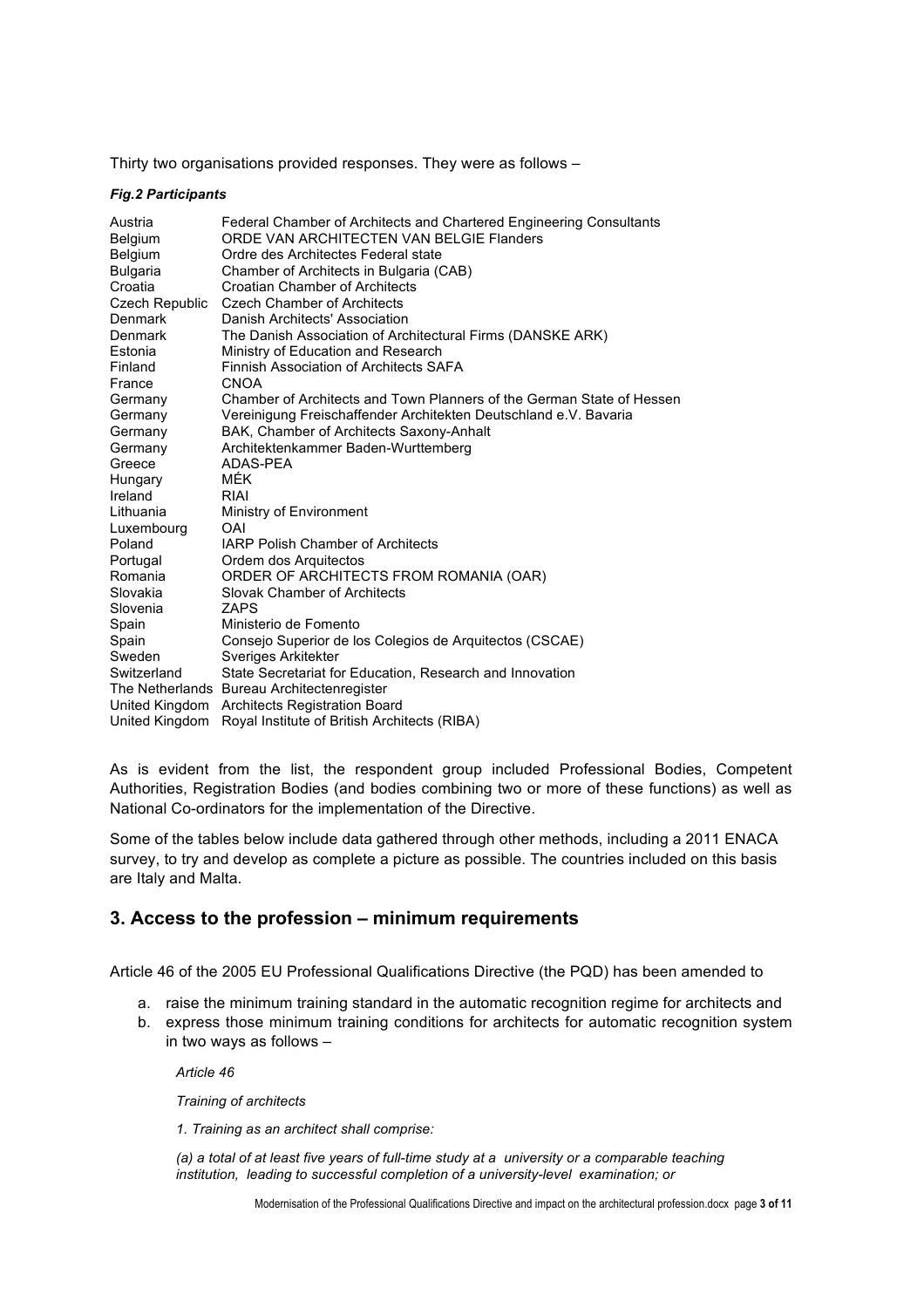*(b) not less than four years of full-time study at a university or a comparable teaching institution leading to successful completion of a university-level examination, accompanied by a certificate attesting to the completion of two years of professional traineeship in accordance with paragraph 4.*

*…..*

*3. The number of years of academic study referred to in paragraphs 1 and 2 may in addition be expressed with the equivalent ECTS credits.*

*4. The professional traineeship referred to in point (b) of paragraph 1 shall take place only after completion of the first three years of the study. At least one year of the professional traineeship shall build upon knowledge, skills and competences acquired during the study referred to in paragraph 2. To that end, the professional traineeship shall be carried out under the supervision of a person or body that has been authorised by the competent authority in the home Member State. Such supervised traineeship may take place in any country. The professional traineeship shall be evaluated by the competent authority in the home Member State.';*

This is a significant departure from the previous requirement for a four year (University level full time or equivalent) qualification only. While the professional traineeship component is required in a majority of Member States, and reflects the international standard recommended by the International Union of Architects (UIA), it has not previously been required under European law relating to professional mobility and recognition for architects.

In addition to the minimum standard, the Directive requires that a person meet the 'Home State' requirements for recognition in the profession before he or she can access the automatic system for recognition in a Member State. This position stands regardless of whether any Home State requirement for traineeship/ post-graduate experience is in addition to, or within, the training required to satisfy the minimum requirements for automatic recognition.

These requirements are listed in Annex V.7.1 of the Directive. Separately, under the 2013 amendments Annex V will be updated by the European Commission through the 'Delegated Acts' process whereas under the old regime a vote of the European Parliament was required. Under this new process the Commission will be empowered to actively reject a notification where previously this was not possible.

For the ACE and the ENACA to fulfil their separate objectives with regard to the PQD and its operation it is essential that the current situation at Member State level be ascertained with a view to ensuring:

- that systems are in place to facilitate mobile graduates
- that the requirements are clear to architectural graduates migrating to obtain practical professional experience, and
- that the requirements are clear to the authorities and professional bodies who will have a role in either recognising and overseeing that practical professional experience in most Member States, or assisting the Home State Competent Authority in this role

According to responding States, the current profile of State level qualification requirements for access to the profession of Architect is as shown below: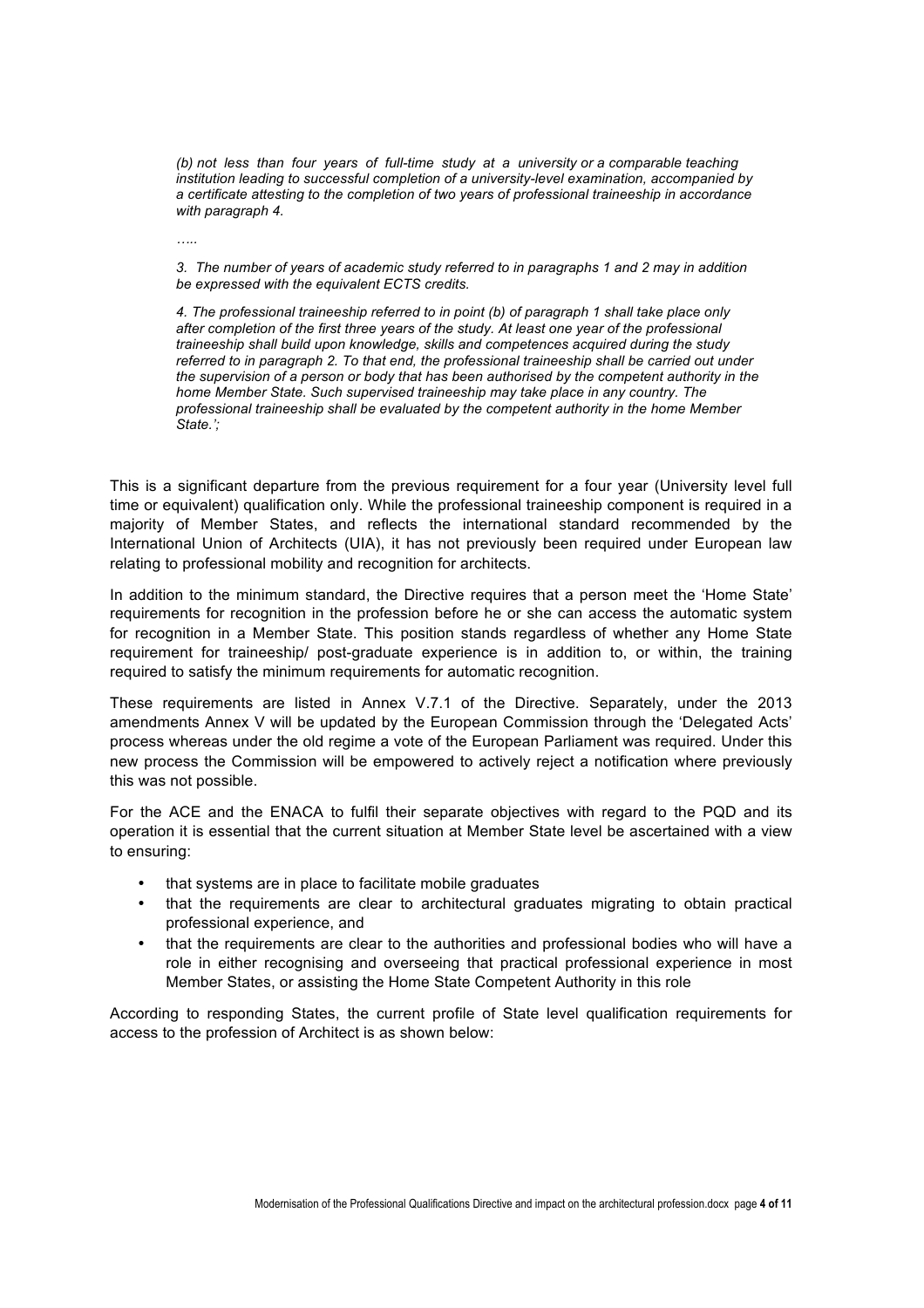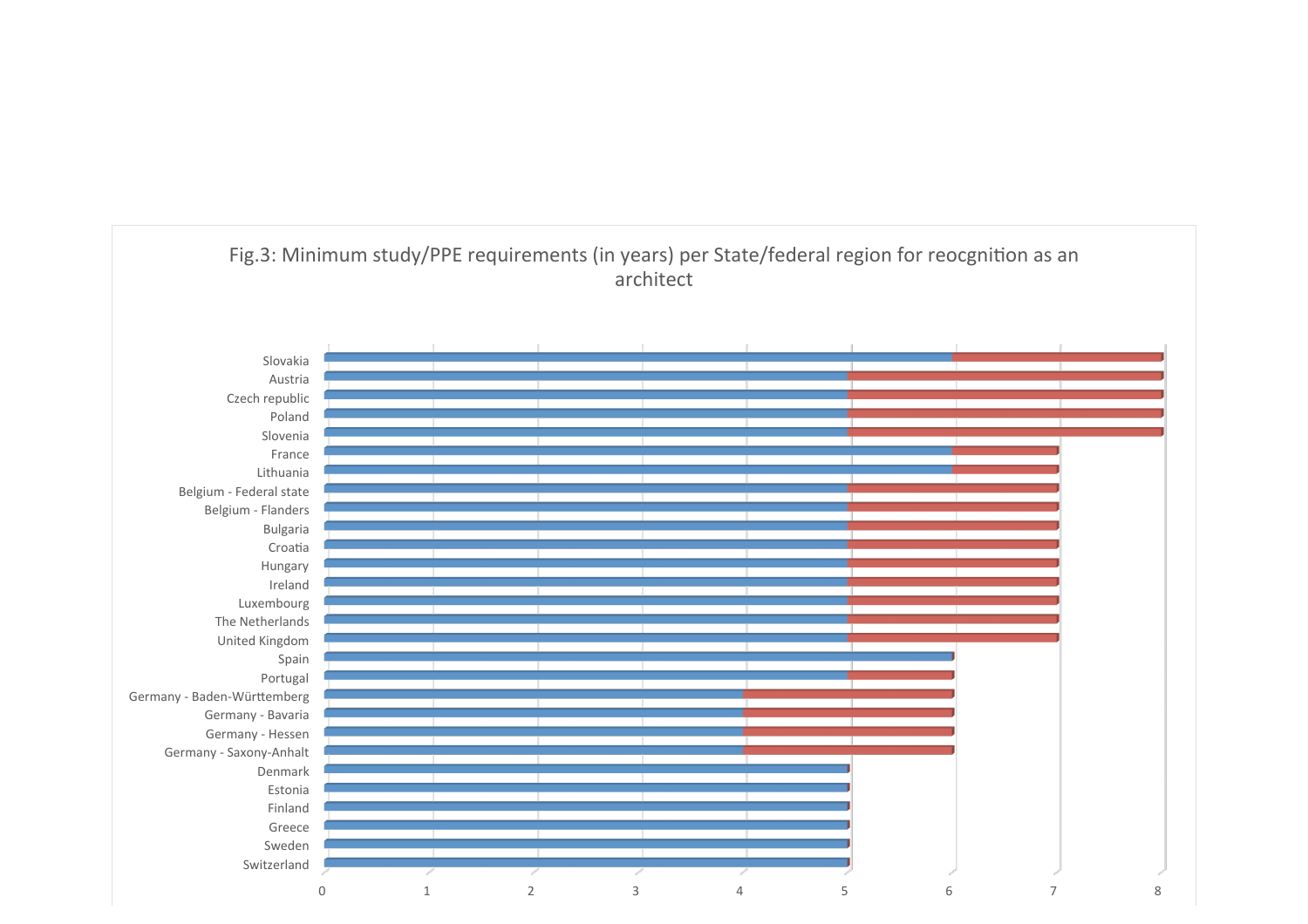The current requirements in terms of formal education range from an overall minimum of five years to eight years. Within these minima there is further variation in the composition of the programme, ranging from six years of formal study plus two years of professional practical experience at the top of the scale alongside five years formal study plus three years professional practical experience down to four years formal study plus two years professional practical experience without assessment or five years of formal study alone.

It is important to be aware that the Directive sets minimum standards for guaranteed or 'automatic' recognition in other Member States. What is sometimes forgotten is that the Directive's intended sphere of influence is not education, it is the promotion and development of the Single Market. It appears to be anticipated that the market will, subsequent to recognition, adjust itself according to who is hired to do what job. Anecdotally, it seems that the different national level regimes for the training of architects are recognised by employers who associate certain characteristics with graduates of different Member States. A significant difficulty arises where the employer is a client and not a professional firm, and the client's baseline knowledge is at best limited to professional standards and skills in their own Member State.

# **4. Practical Professional Experience**

!!!!!!!!!!!!!!!!!!!!!!!!!!!!!!!!!!!!!!!!!!!!!!!!!!!!!!!!!!!!

From the data provided, it seems that Germany and Lithuania<sup>4</sup> are the only Member States likely to be producing graduates who will have to comply with the new Article 46.1.b stipulations regarding traineeship (practical professional experience) for access the automatic recognition regime at this time. All other Member States, per the data submitted, appear to fit within the five year full-time programme regime and where there is a period of practical professional experience it is above the minimum conditions for automatic recognition set down in 46.1.a.

It seems that in all States it is anticipated/expected that graduates would be paid for their work while completing their professional practical experience. A potential risk of the Directive imposing professional practical experience across professions is that there may be commercial pressures to move towards the 'internship' model where graduate workers are not paid.

From an ACE perspective, such non-payment would be contrary to ACE policy. The work undertaken by graduates is genuine skilled work, they have much to learn, but they are already highly qualified graduates. Because professional practical experience is mandatory in most EU Member States, the introduction of internships would see access to full professional recognition restricted to those with the resources to work without pay for a year or more. This is an issue the ACE will continue to monitor.

| Fig.4 Payment during practical professional experience | N  | %    |
|--------------------------------------------------------|----|------|
| Paid at a normal rate                                  | 13 | 65%  |
| Paid at a reduced rate                                 | 5  | 25%  |
| Other                                                  | 2  | 10%  |
| Total                                                  | 20 | 100% |

In the majority of respondent countries the supervisor for practical professional experience must be an architect. However, supervisors are not generally pre-approved. This would suggest that graduates are generally aware of what is required of them when they leave University and points to the importance of ensuring that graduates leaving their Home State for experience abroad

 $4$  Lithuana has a dual regime of 4+3 or 6+1, the 4+3 regime would fit into the new provisions at 46.1.b of the Directive.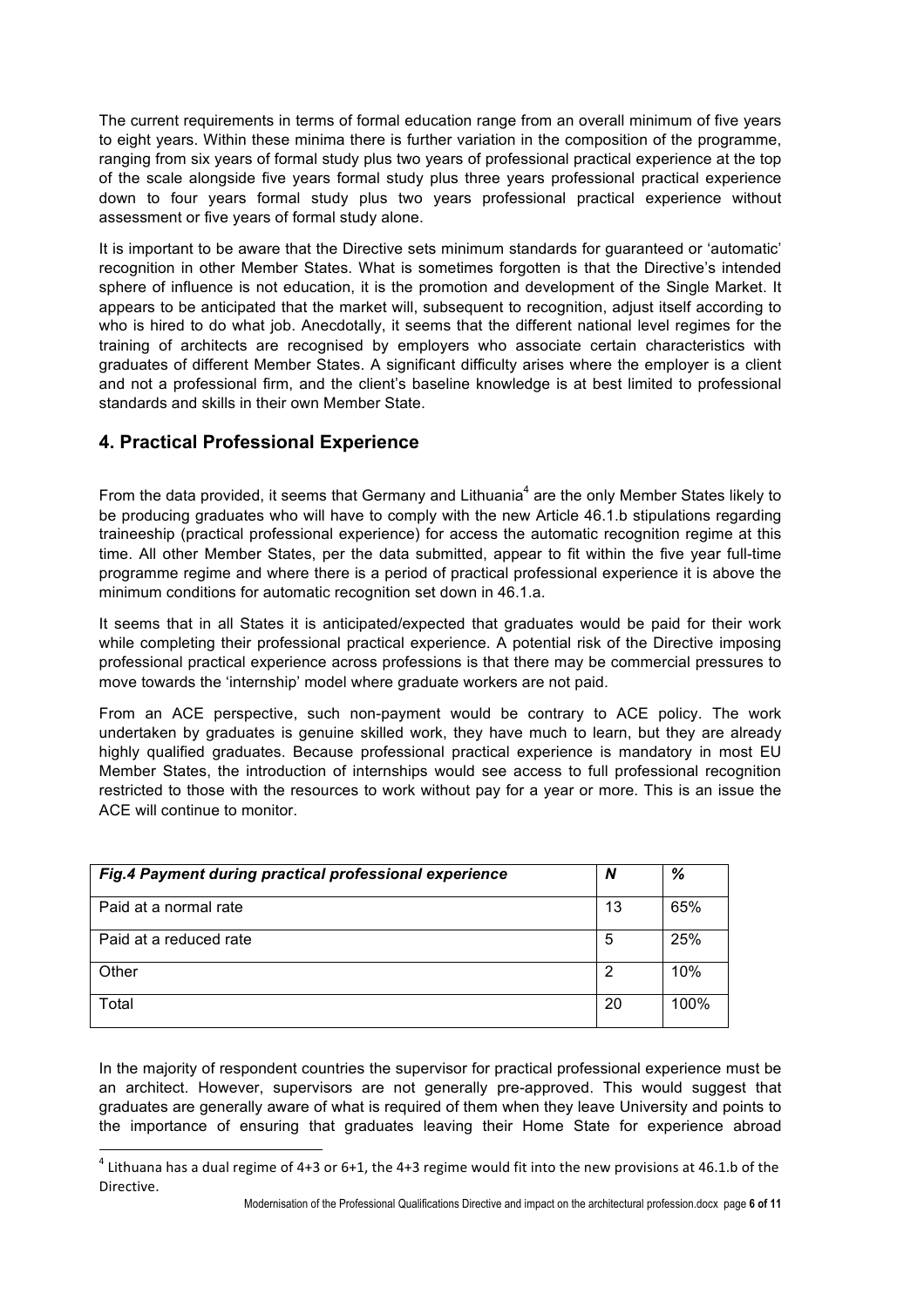understand what is required of them to satisfy the requirements for recognition of practical professional training acquired abroad when they return home.

| Fig. 5 Type of Supervisor required | N  | %    | <b>Fig. 6 Does the Supervisor</b><br>have to be pre-approved? | N  | %    |
|------------------------------------|----|------|---------------------------------------------------------------|----|------|
| An Architect                       | 16 | 89%  | No                                                            | 15 | 71%  |
| Employer                           |    | 5.5% | Yes                                                           | 6  | 29%  |
| Construction professional          |    | 5.5% | Total                                                         | 21 | 100% |
| Total                              | 18 | 100% |                                                               |    |      |

Similarly, once a supervisor is in place and the graduate is 'in training', the supervisor is generally not monitored (at least not by the Competent Authority). It seems that a mechanism whereby there can be an option for graduates to ensure they are proceeding 'along the right track' especially when working abroad without direct input from the home Competent Authority or an academic supervisor (in the case where the experience leads to an examination run by an educational body) would be desirable.

| Fig.7 Does the competent authority monitor the work of the supervisor? | N  | %    |
|------------------------------------------------------------------------|----|------|
| No                                                                     | 19 | 90%  |
| Yes*                                                                   | ⌒  | 10%  |
| <b>Grand Total</b>                                                     | 21 | 100% |

There are divergent views from State to State on whether or not the Host State Competent Authority will be able to provide support to Home State Competent Authorities in confirming supervisors for mobile graduates. This may reflect, to some extent, the differences in regulatory models across Member States. It is an area where the ENACA in particular may be able to develop a shared approach of benefit to mobile graduates.

| Fig.8 Will your national competent authority be in a position to approve<br>supervisors for incoming graduates from other member states who have to |    |      |
|-----------------------------------------------------------------------------------------------------------------------------------------------------|----|------|
| undertake practical experience?                                                                                                                     | N  | %    |
| Yes                                                                                                                                                 | 5  | 21%  |
| Maybe                                                                                                                                               | 6  | 25%  |
| Don't know                                                                                                                                          | 4  | 17%  |
| No                                                                                                                                                  | 9  | 38%  |
| Total                                                                                                                                               | 24 | 100% |

Where practical professional experience is required, the majority of responding States indicate that specific tasks and types of work must be undertaken to meet practical professional training requirements for recognition in their Home State. Identifying the level of diversity in these requirements from State to State will assist the ENACA in its work to support Competent Authorities in producing clear information for graduates moving from one State to another.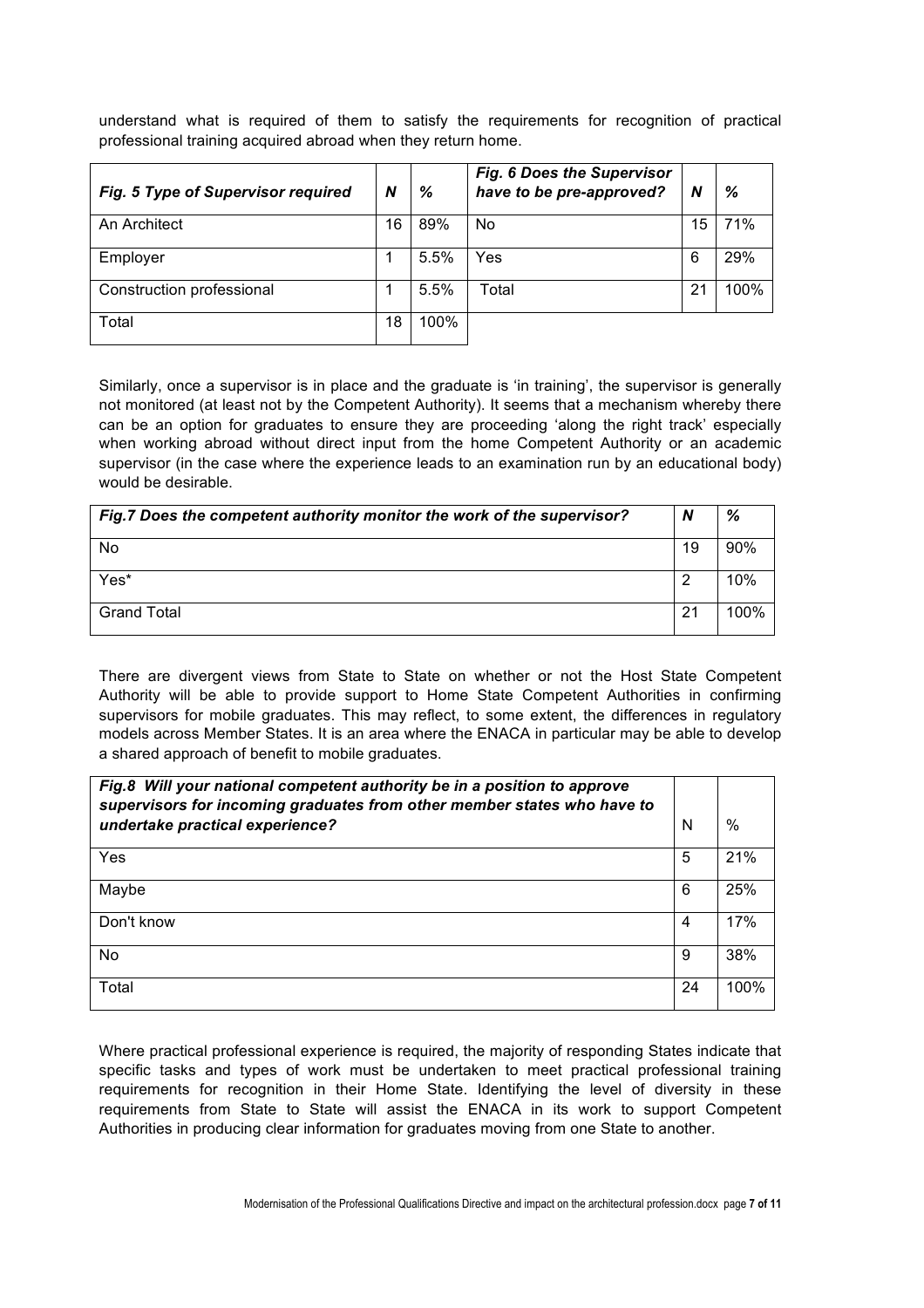| Fig.9 If practical experience is required in your State, are there specific<br>tasks/types of experience required to be undertaken? | N  | $\%$ |
|-------------------------------------------------------------------------------------------------------------------------------------|----|------|
| Yes                                                                                                                                 | 18 | 90%  |
| No                                                                                                                                  | 2  | 10%  |
| Total                                                                                                                               | 20 | 100% |

Three quarters of those States requiring postgraduate practical professional experience also require the graduates to keep a personal record of their experience (Fig 10). This is clearly one mechanism whereby Competent Authorities can follow and assess the experience of graduates undertaking professional training outside of their Home State.

There is significant diversity in the way Competent Authorities anticipate how the monitoring of professional practical experience abroad might be undertaken where it is required (see Figs 11 and 12). It should of course be noted that only Member States in the 4+2 (46.1.b) regime are absolutely required to do this under Article 46.

While there are only two States currently in the 4+2 model there are over twenty which require professional practical experience. There is an opportunity at this time for all countries to review systems in the new context to ensure that graduates receive the best possible information, which in any event will be required per Article 55A<sup>5</sup>. While most States are not currently covered by 46.1.b, the majority already allow for recognition of professional practical experience acquired outside the Home State.

| Fig 10. If practical experience is required, are graduates from your State<br>required to keep a personal record of their experience? |    | $\%$ |
|---------------------------------------------------------------------------------------------------------------------------------------|----|------|
| Yes                                                                                                                                   | 15 | 75%  |
| No                                                                                                                                    | 5  | 25%  |
| Total                                                                                                                                 | 20 | 100% |

| Fig. 11 Anticipated mechanism for monitoring PPE abroad | N | %   |
|---------------------------------------------------------|---|-----|
| Via the graduate                                        | 6 | 30% |
| Via the Supervisor                                      | 6 | 30% |
| Via the Host CA, the supervisor and the graduate        | 4 | 20% |
| Via the Host CA                                         | 2 | 10% |
| Via the Supervisor and the Graduate                     |   | 5%  |
| Unknown                                                 |   | 5%  |

<sup>&</sup>lt;sup>5</sup> 1. If access to a regulated profession in the home Member State is contingent upon completion of a professional traineeship, the competent authority of the home Member State shall, when considering a request for authorisation to exercise the regulated profession, recognise professional traineeships carried out in another Member State provided the traineeship is in accordance with the published guidelines referred to in paragraph 2, and shall take into account professional traineeships carried out in a third country. However, Member States may, in national legislation, set a reasonable limit on the duration of the part of the professional traineeship which can be carried out abroad.

!!!!!!!!!!!!!!!!!!!!!!!!!!!!!!!!!!!!!!!!!!!!!!!!!!!!!!!!!!!!

<sup>2.</sup> Recognition of the professional traineeship shall not replace any requirements in place to pass an examination in order to gain access to the profession in question. The competent authorities shall publish guidelines on the organisation and recognition of professional traineeships carried out in another Member State or in a third country, in particular on the role of the supervisor of the professional traineeship.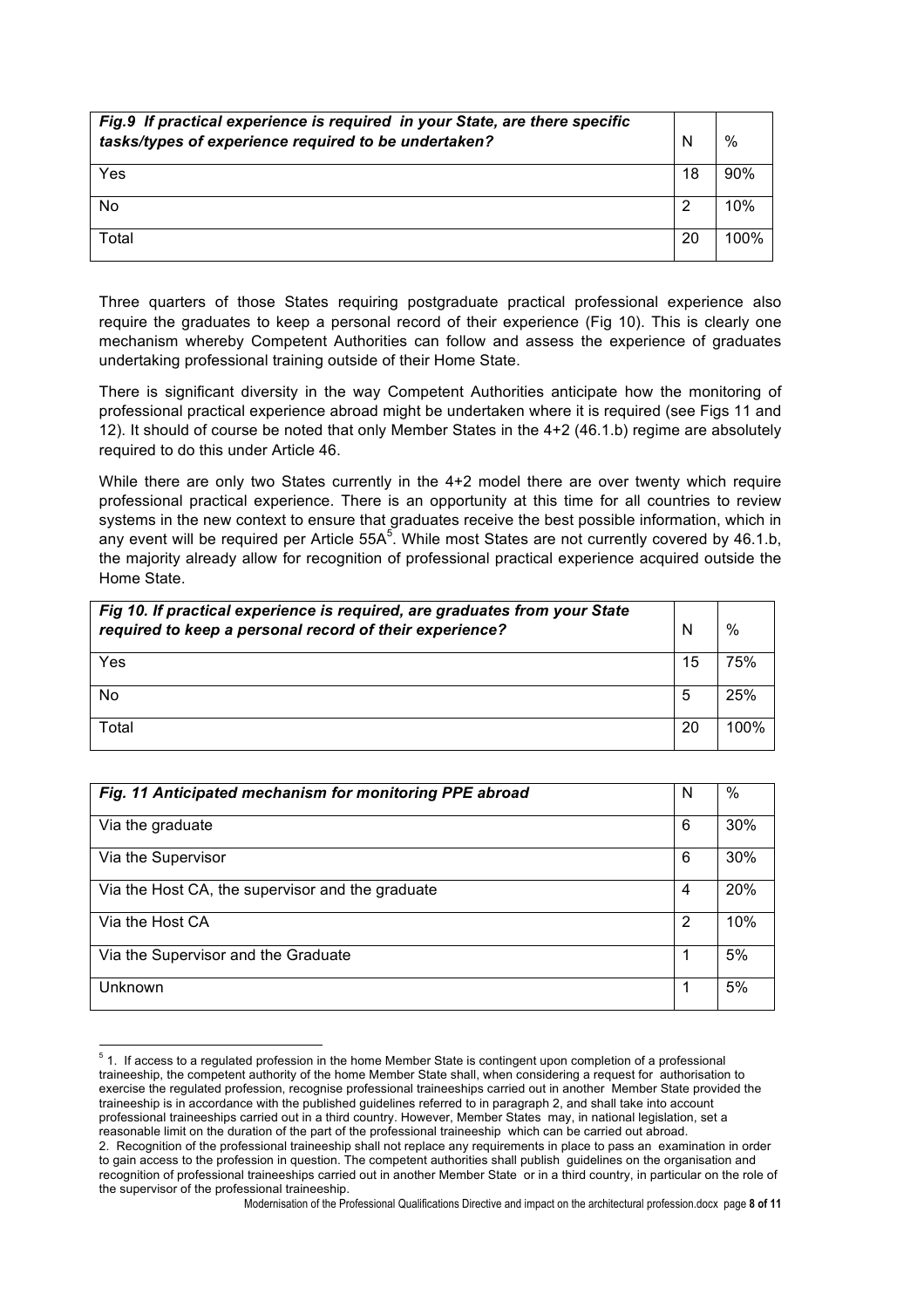| Total | - 20<br>∠∪ | . . |
|-------|------------|-----|
|       |            |     |

| Fig.12 If practical experience is required, is there an assessment of any<br>kind at the end of the practical experience phase. | N  | $\%$ |
|---------------------------------------------------------------------------------------------------------------------------------|----|------|
| Yes                                                                                                                             | 12 | 57%  |
| No                                                                                                                              |    | 33%  |
| Other                                                                                                                           | 2  | 10%  |
| Total                                                                                                                           | 21 | 100% |

Only one State indicates that professional training (which counts towards full professional recognition) may be undertaken prior to the making of the final recognised award.

| Fig. 13 If practical experience is required, can any of it be undertaken<br>before completion of the final qualification (i.e. the four year or five year |    |      |
|-----------------------------------------------------------------------------------------------------------------------------------------------------------|----|------|
| degree)?                                                                                                                                                  | N  | %    |
| Yes                                                                                                                                                       |    | 5%   |
| No                                                                                                                                                        | 18 | 90%  |
| Other                                                                                                                                                     |    | 5%   |
| Total                                                                                                                                                     | 20 | 100% |

At this time less than half of those States which require practical professional training have specific stated standards (of knowledge, skill and competence) outlining what must be achieved through the professional training stage. This may arise from a long term common understanding within the profession of what is required to reach the professional level. Work done by the ACE indicates a high level of overlap between those States which have prepared written standards of knowledge skill and competence at the professional level. In an environment where the EU leadership is attempting to increase and drive mobility at graduate and professional level a common understanding and clear guidance for new entrants of what is expected would be beneficial.

| Fig 14. Is there a stated standard to be achieved through the practical<br>training exercise | N  | $\%$ |
|----------------------------------------------------------------------------------------------|----|------|
| Yes                                                                                          | 9  | 45%  |
| No                                                                                           | 11 | 55%  |
| Total                                                                                        | 20 | 100% |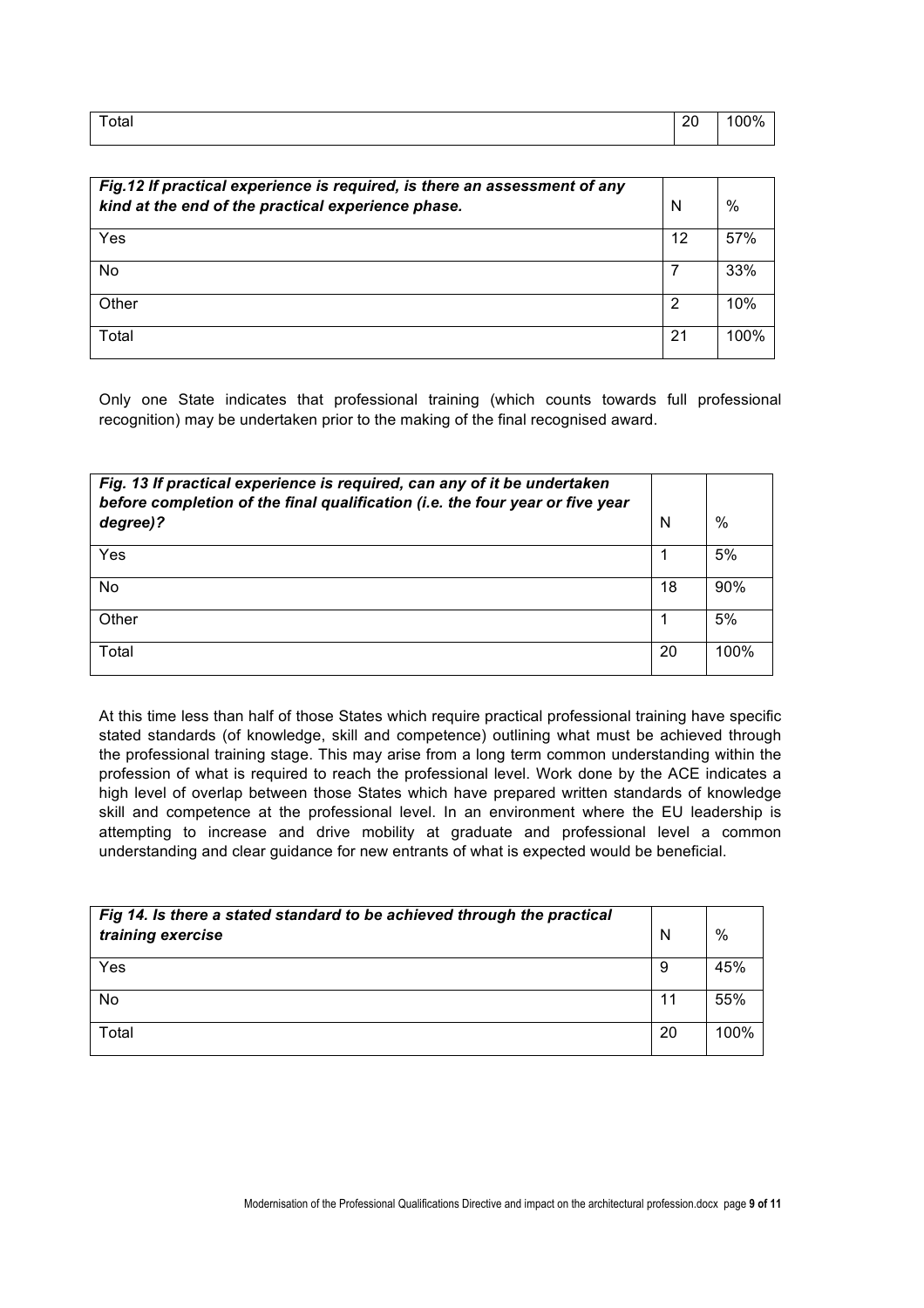# **5. General concerns**

Participants were asked to note any aspects of the new Directive they were concerned about. The following concerns were listed –

- Applicants from outside the EU
- Differentiating internships and professional practical experience
- Home country definition where professionals have studied in one State and achieved recognition following practical experience in another
- The difference between internship and professional practical experience
- Definition of supervision
- Effect of Article 55a
- Lack of clarity re co-existence of 4+2 and 5+0 in one State
- The process taking place under Art. 59 with the objective of Extended deregulation
- how to work with the "4+2" for example: how will this be notified, what to do with young graduates from a 4 year program,
- the relation (if any) between our Academies and the "4+2" requirement and the definitions in PQD

Almost two thirds of respondents indicated that their State or Region recognised categories of architect not eligible under the automatic regime although the majority do not expect to see higher levels of applications for recognition on the basis of the removal of the 'level filter' in the General System.

| Fig.15 General System: Are there any types of architect<br>recognised in your Member State who are not eligible for<br>automatic recognition? | N  | %    |
|-----------------------------------------------------------------------------------------------------------------------------------------------|----|------|
| Yes                                                                                                                                           | 15 | 65%  |
| No                                                                                                                                            | 8  | 35%  |
| Total                                                                                                                                         | 23 | 100% |

| Fig.16 General System: Do you anticipate that you will see increased<br>applications under the general system arising from the removal of the<br>'level' filter. | N  | $\%$ |
|------------------------------------------------------------------------------------------------------------------------------------------------------------------|----|------|
| Yes                                                                                                                                                              |    | 35%  |
| <b>No</b>                                                                                                                                                        | 13 | 65%  |
| Total                                                                                                                                                            | 20 | 100% |